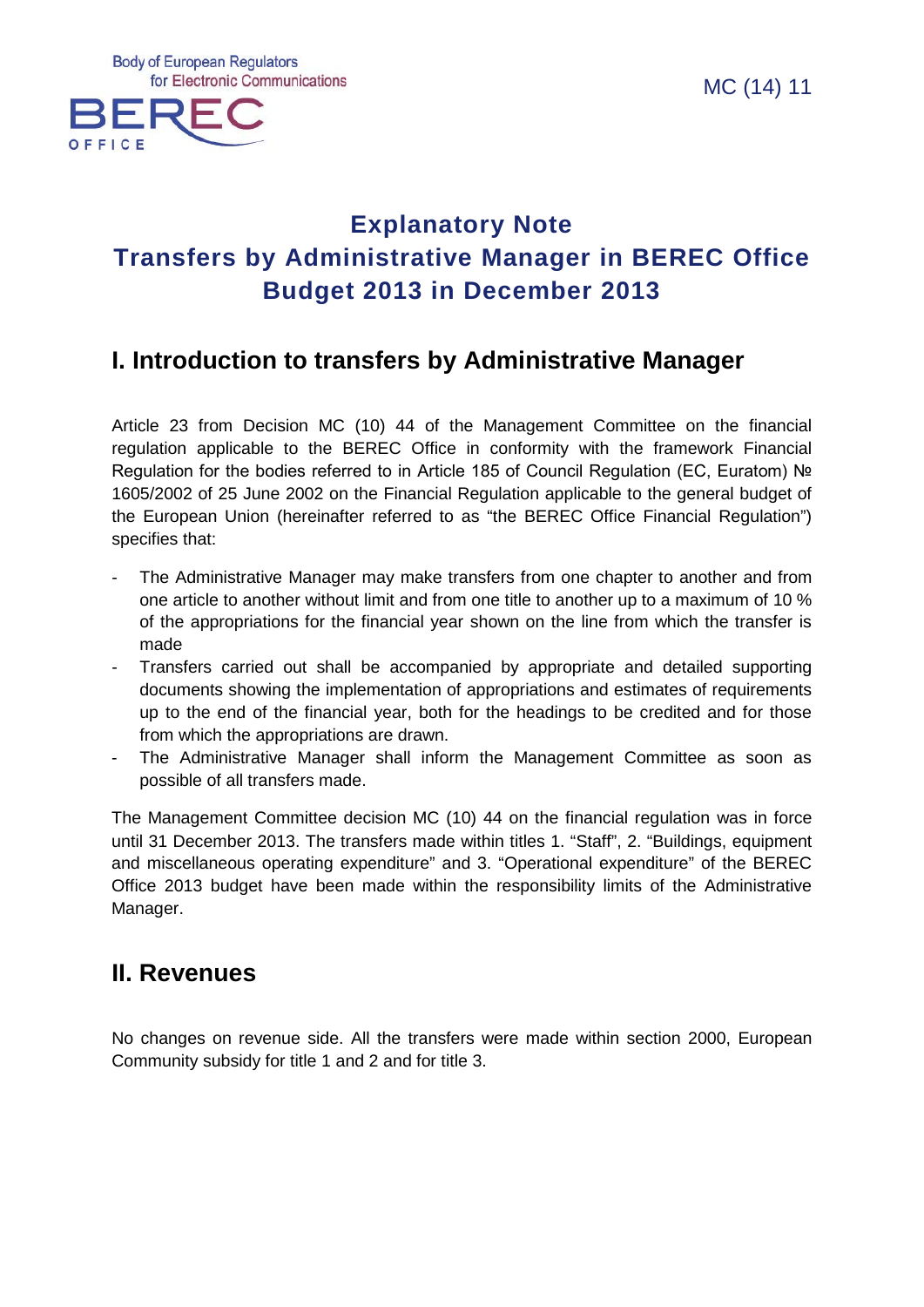### **III. Expenditure**

### **1. Transfers within title 1**

Legal base: Art. 23(1) of the BEREC Office Financial Regulation – transfers from one chapter to another and from one article to another without limit.

#### **1.1. Releases of resources**

#### **Chapter 11 "Staff in active employment"/ Article 111 "Contract staff and other staff"/ Item A-1110 "Contract staff"**

Amount released: EUR -5,000,- on 03/12/2013 **Explanation:** Actual expenses on contract staff are below the forecast.

#### **Total released: EUR -5,000,-**

#### **1.2. Increases on budget lines**

**Chapter 11 "Staff in active employment"/ Article 111 "Contract staff and other staff"/ Item A-1111 "Seconded national experts"**

Amount increased: EUR 5,000,- on 03/12/2013

Explanation: Further need to address the additional needs for paying allowances and providing insurance to SNEs.

#### **Total increased: EUR 5,000,-**

### **2. Transfers within title 2**

Legal base: Art. 23(1) of the BEREC Office Financial Regulation – transfers from one chapter to another and from one article to another without limit

#### **2.1. Releases of resources**

**Chapter 20 "Rental of buildings and associated costs"/ Article 200 "Buildings and associated costs"/ Item A-2000 "Rent"**

Amount released: EUR -2,900,- on 11/12/2013 Explanation: Contract for parking lots signed later than expected, less amount used.

#### **Chapter 23 "Current administrative expenditure"/ Article 230 "Stationery and office supplies"/ Item A-2300 "Stationery and office supplies"**

Amount released: EUR -100,- on 13/12/2013 Explanation: Expenses lower than forecasted.

#### **Total released: EUR -3,000,-**

#### **2.2. Increases on budget lines**

**Chapter 20 "Rental of buildings and associated costs"/ Article 200 "Buildings and associated costs"/Item A-2002 "Water, gas, electricity and heating"**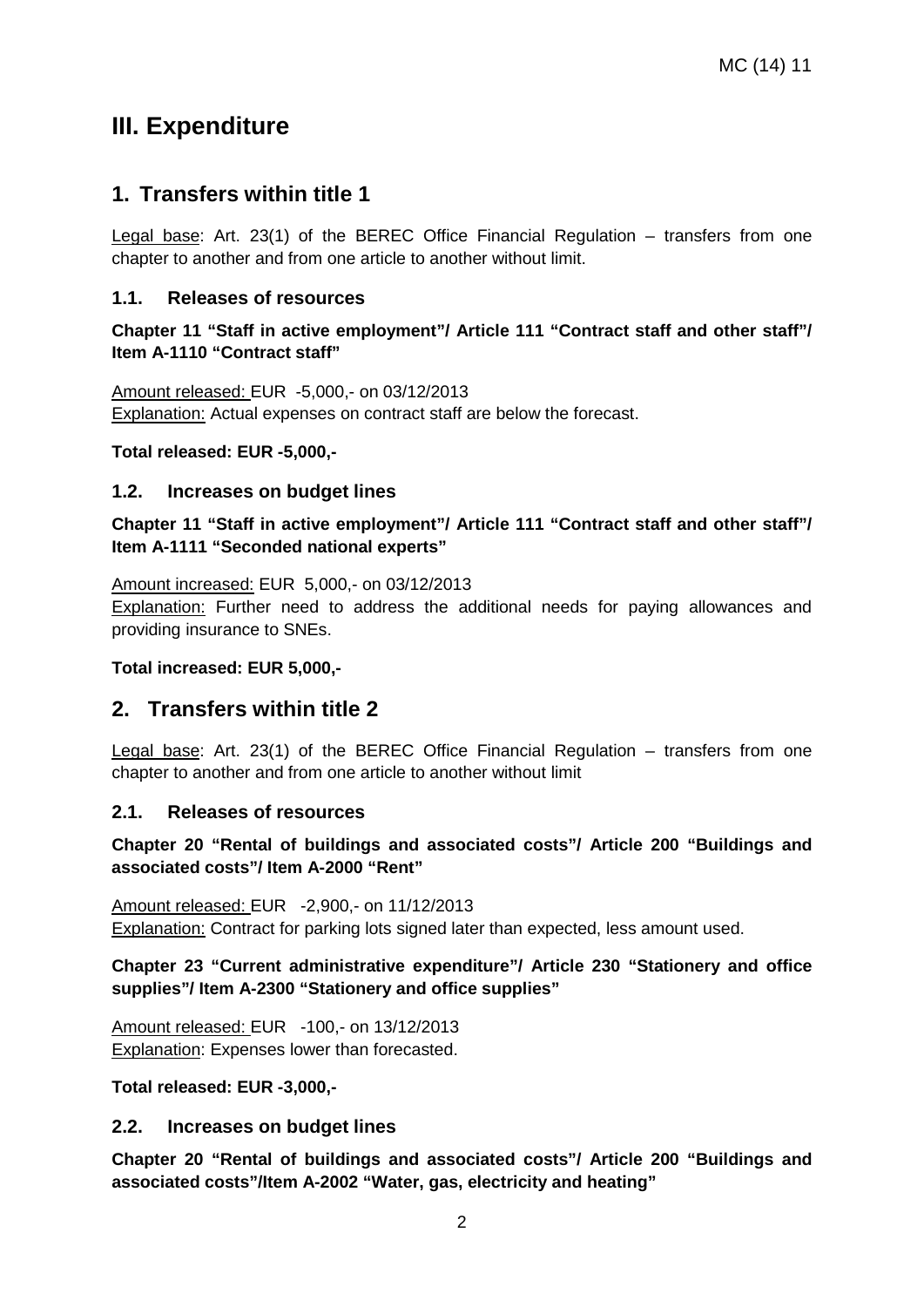Amount increased: EUR 2,900,- on 11/12/2013

Explanation: Necessity to address the additional budgetary needs for utilities' payment in November-December 2013.

#### **Chapter 23 "Current administrative expenditure"/ Article 232 "Financial charges"/Item A-2320 "Bank charges"**

Amount increased: EUR 100,- on 13/12/2013 Explanation: Necessity to address the additional needs for bank charges.

**Total increased: EUR 3,000,-**

### **3. Transfers within title 3**

Legal base: Art. 23(1) of the BEREC Office Financial Regulation – transfers from one chapter to another and from one article to another without limit.

#### **3.1. Releases of resources**

**Chapter 30 "Support to implementation of BEREC Work Programme 2013"/ Article 300 "Support to implementation of BEREC Work Programme 2013"/ Item B-3001 "Support to the BEREC Expert Working Groups"**

Amount released: EUR -25,715,- on 18/12/2013 Explanation: Actual expenses lower than forecasted.

**Total released: EUR -25,715,-**

#### **3.2. Increases on budget lines**

**Chapter 31 "Horizontal activities (other support not directly related to BEREC Work Programme)"/ Article 310 "Horizontal activities (other support not directly related to BEREC Work Programme)"/ Item B-3101 "Other support activities to BEREC"**

Amount increased: EUR 25,715,- on 18/12/2013

Explanation: Necessity to address the needs for PMO fees for processing experts reimbursements.

**Total increased: EUR 25,715,-**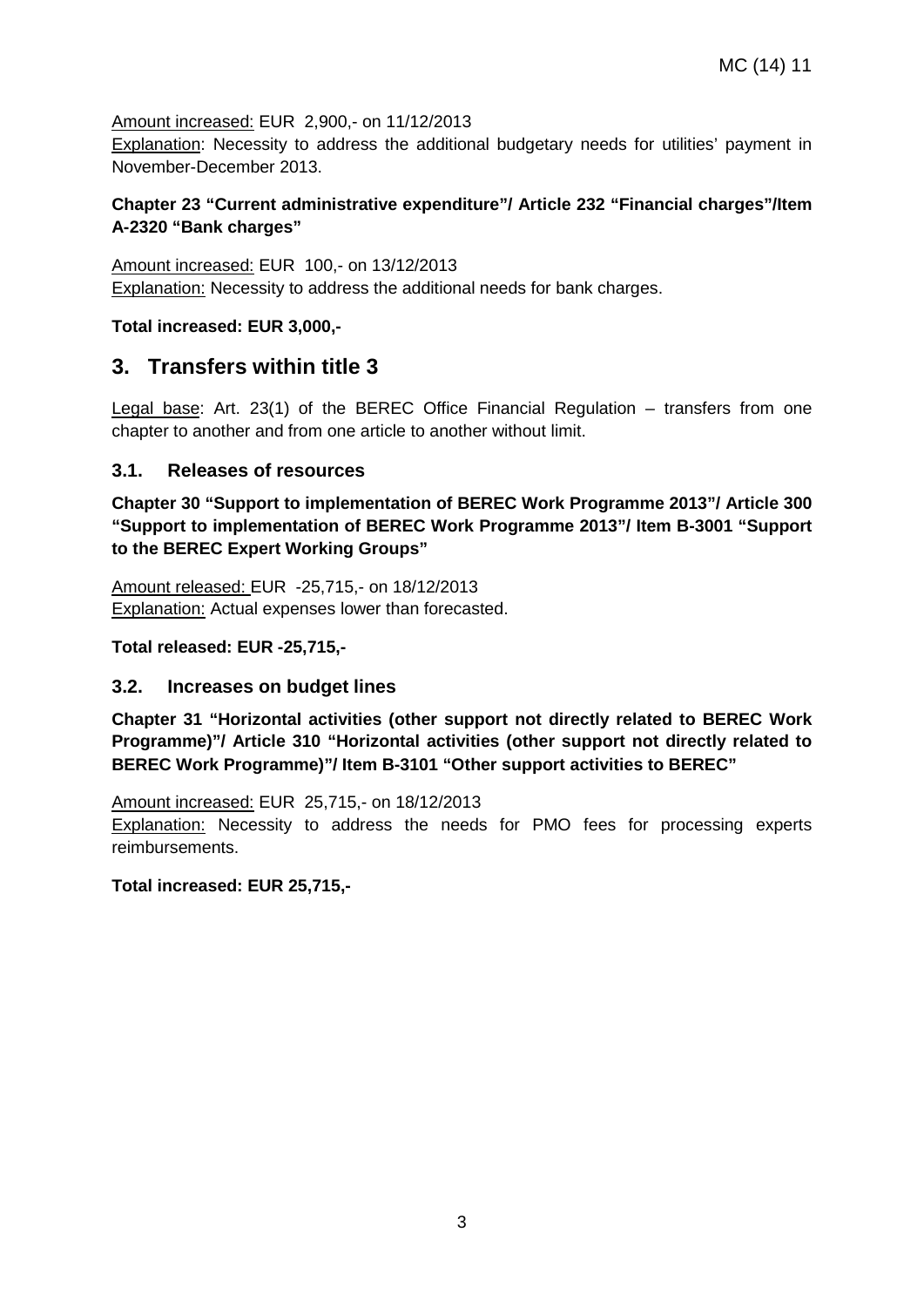# **Annex: Overview of Transfers in BEREC Office Budget 2013 in December 2013**

## **Expenditure**

| <b>Budget</b><br>Line | <b>Budget Item Description</b>                              | <b>Amended</b><br><b>Budget</b><br>2013/1 | <b>Transfer</b><br>Aug-<br><b>Nov</b><br>2013 | <b>Budget</b><br>with<br>transfers<br><b>Aug-Nov</b><br>2013 | <b>Transfers</b><br><b>December</b><br>2013 | <b>Budget</b><br>with<br>transfers<br><b>December</b><br>2013 |
|-----------------------|-------------------------------------------------------------|-------------------------------------------|-----------------------------------------------|--------------------------------------------------------------|---------------------------------------------|---------------------------------------------------------------|
|                       | <b>Budget</b>                                               | 3,556,000                                 | $\bf{0}$                                      | 3,556,000                                                    | $\bf{0}$                                    | 3,556,000                                                     |
| 1                     | <b>STAFF</b>                                                | 2,333,409                                 | $\bf{0}$                                      | 2,333,409                                                    | $\bf{0}$                                    | 2,333,409                                                     |
| 11                    | <b>STAFF IN ACTIVE EMPLOYMENT</b>                           | 1,486,309                                 | $\bf{0}$                                      | 1,486,309                                                    | $\bf{0}$                                    | 1,486,309                                                     |
| $110$                 | <b>Staff in active employment</b>                           | 1,028,009                                 | $\bf{0}$                                      | 1,028,009                                                    | $\bf{0}$                                    | 1,028,009                                                     |
| 1100                  | <b>Basic salaries</b>                                       | 748,509                                   |                                               | 748,509                                                      |                                             | 748,509                                                       |
| 1101                  | Family allowances                                           | 130,000                                   |                                               | 130,000                                                      |                                             | 130,000                                                       |
| 1102                  | Expatriation and foreign-residence allowances               | 149,500                                   |                                               | 149,500                                                      |                                             | 149,500                                                       |
| $111$                 | <b>Contract staff and other staff</b>                       | 364,600                                   | $\mathbf{0}$                                  | 364,600                                                      | $\mathbf{0}$                                | 364,600                                                       |
| 1110                  | Contract staff                                              | 114,300                                   |                                               | 114,300                                                      | $-5,000$                                    | 109,300                                                       |
| 1111                  | Seconded national experts                                   | 250,300                                   |                                               | 250,300                                                      | 5,000                                       | 255,300                                                       |
| $112$                 | <b>Employer's social security contributions</b>             | 56,200                                    | $\mathbf{0}$                                  | 56,200                                                       | $\bf{0}$                                    | 56,200                                                        |
| 1120                  | Insurance against sickness                                  | 37,000                                    |                                               | 37,000                                                       |                                             | 37,000                                                        |
| 1121                  | Insurance against accidents and occupational disease        | 5,600                                     |                                               | 5,600                                                        |                                             | 5,600                                                         |
| 1122                  | Insurance against unemployment                              | 13,600                                    |                                               | 13,600                                                       |                                             | 13,600                                                        |
| 1123                  | Constitution or maintenance of pension rights               |                                           |                                               |                                                              |                                             |                                                               |
| $113$                 | <b>Miscellaneous allowances and grants</b>                  | 37,500                                    | $\mathbf{0}$                                  | 37,500                                                       | $\mathbf{0}$                                | 37,500                                                        |
| 1130                  | Childbirth and death allowances and grants                  | 1,000                                     |                                               | 1,000                                                        |                                             | 1,000                                                         |
| 1131                  | Travel expenses for annual leave                            | 36,500                                    |                                               | 36,500                                                       |                                             | 36,500                                                        |
| 1139                  | Other allowances                                            |                                           |                                               |                                                              |                                             |                                                               |
| 119                   | <b>Salary weightings</b>                                    |                                           |                                               | $\bf{0}$                                                     |                                             | $\mathbf{0}$                                                  |
| 1190                  | Salary weightings                                           |                                           |                                               |                                                              |                                             |                                                               |
| 1191                  | Adjustments to remunerations                                |                                           |                                               |                                                              |                                             |                                                               |
| $12$                  | MISCELLANEOUS EXPENDITURE ON STAFF RECRUITMENT AND TRANSFER | 156,400                                   | $\mathbf{0}$                                  | 156,400                                                      | $\bf{0}$                                    | 156,400                                                       |
| $120$                 | <b>Recruitment expenses</b>                                 | 44,500                                    | 47,450                                        | 91,950                                                       | $\mathbf{0}$                                | 91,950                                                        |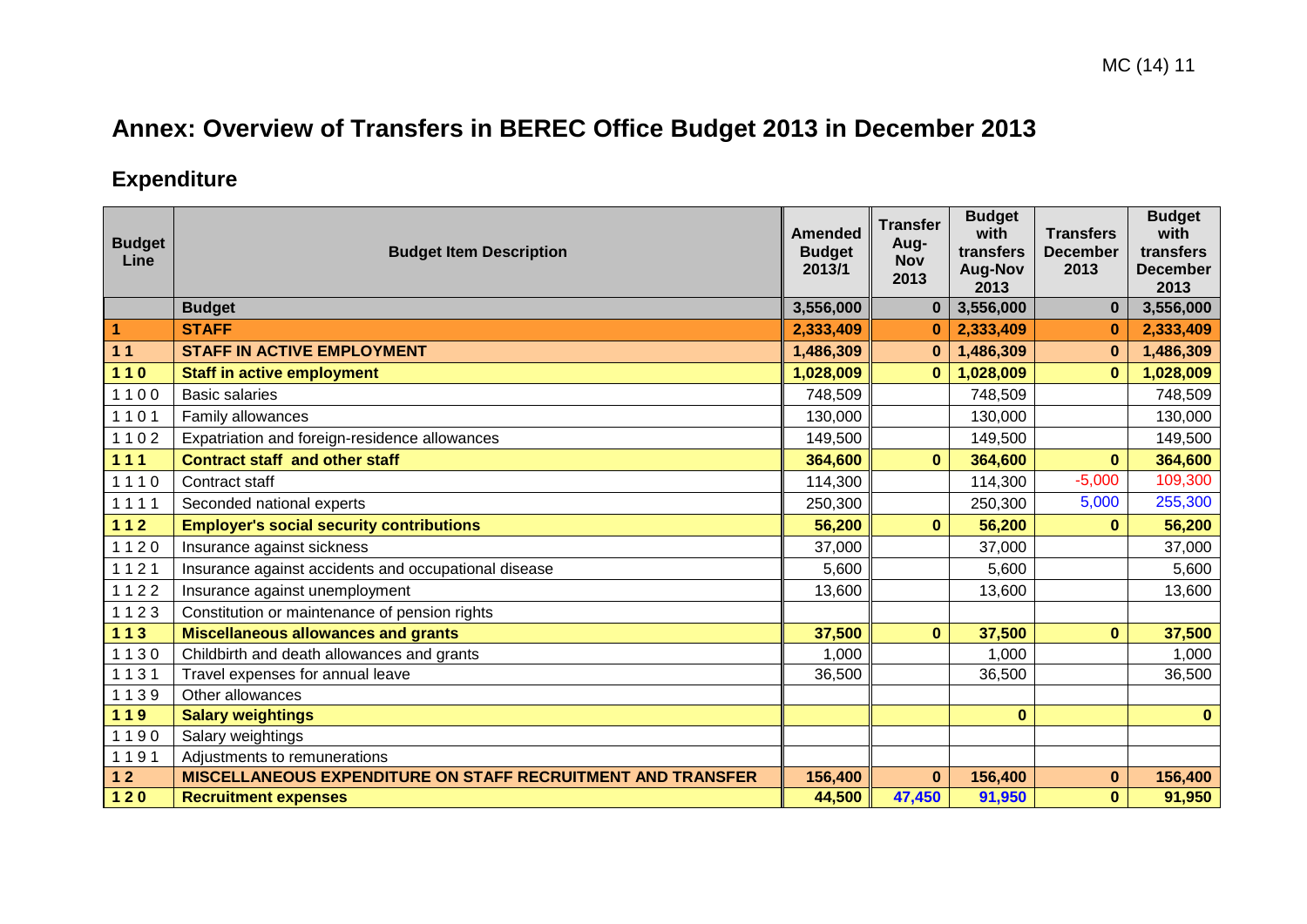| <b>Budget</b><br>Line | <b>Budget Item Description</b>                                          | <b>Amended</b><br><b>Budget</b><br>2013/1 | <b>Transfer</b><br>Aug-<br><b>Nov</b><br>2013 | <b>Budget</b><br>with<br>transfers<br><b>Aug-Nov</b><br>2013 | <b>Transfers</b><br><b>December</b><br>2013 | <b>Budget</b><br>with<br>transfers<br><b>December</b><br>2013 |
|-----------------------|-------------------------------------------------------------------------|-------------------------------------------|-----------------------------------------------|--------------------------------------------------------------|---------------------------------------------|---------------------------------------------------------------|
| 1200                  | <b>Travel expenses</b>                                                  | 38,500                                    | $-13,462$                                     | 25,038                                                       |                                             | 25,038                                                        |
| 1201                  | Miscellaneous expenditure on staff recruitment                          | 6,000                                     | 60,912                                        | 66,912                                                       |                                             | 66,912                                                        |
| $121$                 | <b>Expenses on entering/leaving</b>                                     | 111,900                                   | $-47,450$                                     | 64,450                                                       | $\mathbf{0}$                                | 64,450                                                        |
| 1210                  | Travel expenses on entering/leaving                                     | 47,000                                    | $-42,500$                                     | 4,500                                                        |                                             | 4,500                                                         |
| 1211                  | Installation, resettlement and transfer allowances                      | 30,000                                    | $-4,950$                                      | 25,050                                                       |                                             | 25,050                                                        |
| 1212                  | Removal expenses                                                        | 14,000                                    |                                               | 14,000                                                       |                                             | 14,000                                                        |
| 1213                  | Daily subsistence allowances                                            | 20,900                                    |                                               | 20,900                                                       |                                             | 20,900                                                        |
| 13                    | <b>MISSIONS AND DUTY TRAVEL</b>                                         | 224,700                                   | $\bf{0}$                                      | 224,700                                                      | $\bf{0}$                                    | 224,700                                                       |
| 1300                  | Mission expenses, duty travel expenses and other ancillary expenditure  | 224,700                                   |                                               | 224,700                                                      |                                             | 224,700                                                       |
| 14                    | <b>SOCIOMEDICAL SERVICES</b>                                            | 7,000                                     | $\mathbf{0}$                                  | 7,000                                                        | $\bf{0}$                                    | 7,000                                                         |
| $140$                 | <b>Medical service</b>                                                  | 7,000                                     | $\mathbf{0}$                                  | 7,000                                                        | $\mathbf{0}$                                | 7,000                                                         |
| 1400                  | Medical service                                                         | 7,000                                     |                                               | 7,000                                                        |                                             | 7,000                                                         |
| 15                    | <b>TRAININGS</b>                                                        | 80,000                                    | $\bf{0}$                                      | 80,000                                                       | $\bf{0}$                                    | 80,000                                                        |
| 150                   | <b>Training</b>                                                         | 80,000                                    | $\mathbf{0}$                                  | 80,000                                                       | $\bf{0}$                                    | 80,000                                                        |
| 1500                  | Training                                                                | 80,000                                    |                                               | 80,000                                                       |                                             | 80,000                                                        |
| 16                    | <b>EXTERNAL SER VICES</b>                                               | 370,000                                   | $\mathbf{0}$                                  | 370,000                                                      | $\bf{0}$                                    | 370,000                                                       |
| 1600                  | <b>External services</b>                                                | 370,000                                   |                                               | 370,000                                                      |                                             | 370,000                                                       |
| 17                    | <b>REPRESENTATION AND MISCELLANEOUS STAFF COSTS</b>                     | 9,000                                     | $\bf{0}$                                      | 9,000                                                        | $\bf{0}$                                    | 9,000                                                         |
| 1700                  | Representation, receptions and events, and miscellaneous staff expenses | 9,000                                     |                                               | 9,000                                                        |                                             | 9,000                                                         |
| $\overline{2}$        | <b>BUILDINGS, EQUIPMENT AND MISCELLANEOUS OPERATING EXPENDITURE</b>     | 293,600                                   | $\bf{0}$                                      | 293,600                                                      | $\bf{0}$                                    | 293,600                                                       |
| 20                    | <b>RENTAL OF BUILDINGS AND ASSOCIATED COSTS</b>                         | 54,700                                    | 13,820                                        | 68,520                                                       | $\bf{0}$                                    | 68,520                                                        |
| 200                   | <b>Buildings and associated costs</b>                                   | 54,700                                    | 13,820                                        | 68,520                                                       | $\mathbf{0}$                                | 68,520                                                        |
| 2000                  | Rent                                                                    | 18,000                                    | 11,820                                        | 29,820                                                       | $-2,900$                                    | 26,920                                                        |
| 2001                  | Insurance                                                               | 1,000                                     |                                               | 1,000                                                        |                                             | 1,000                                                         |
| 2002                  | Water, gas, electricity and heating                                     | 16,500                                    |                                               | 16,500                                                       | 2,900                                       | 19,400                                                        |
| 2003                  | Cleaning                                                                | 0                                         |                                               | 0                                                            |                                             | 0                                                             |
| 2004                  | Fitting-out and maintenance of premises                                 | 0                                         |                                               | $\Omega$                                                     |                                             | $\Omega$                                                      |
| 2005                  | Security and surveillance of buildings                                  | 19,200                                    | 2,000                                         | 21,200                                                       |                                             | 21,200                                                        |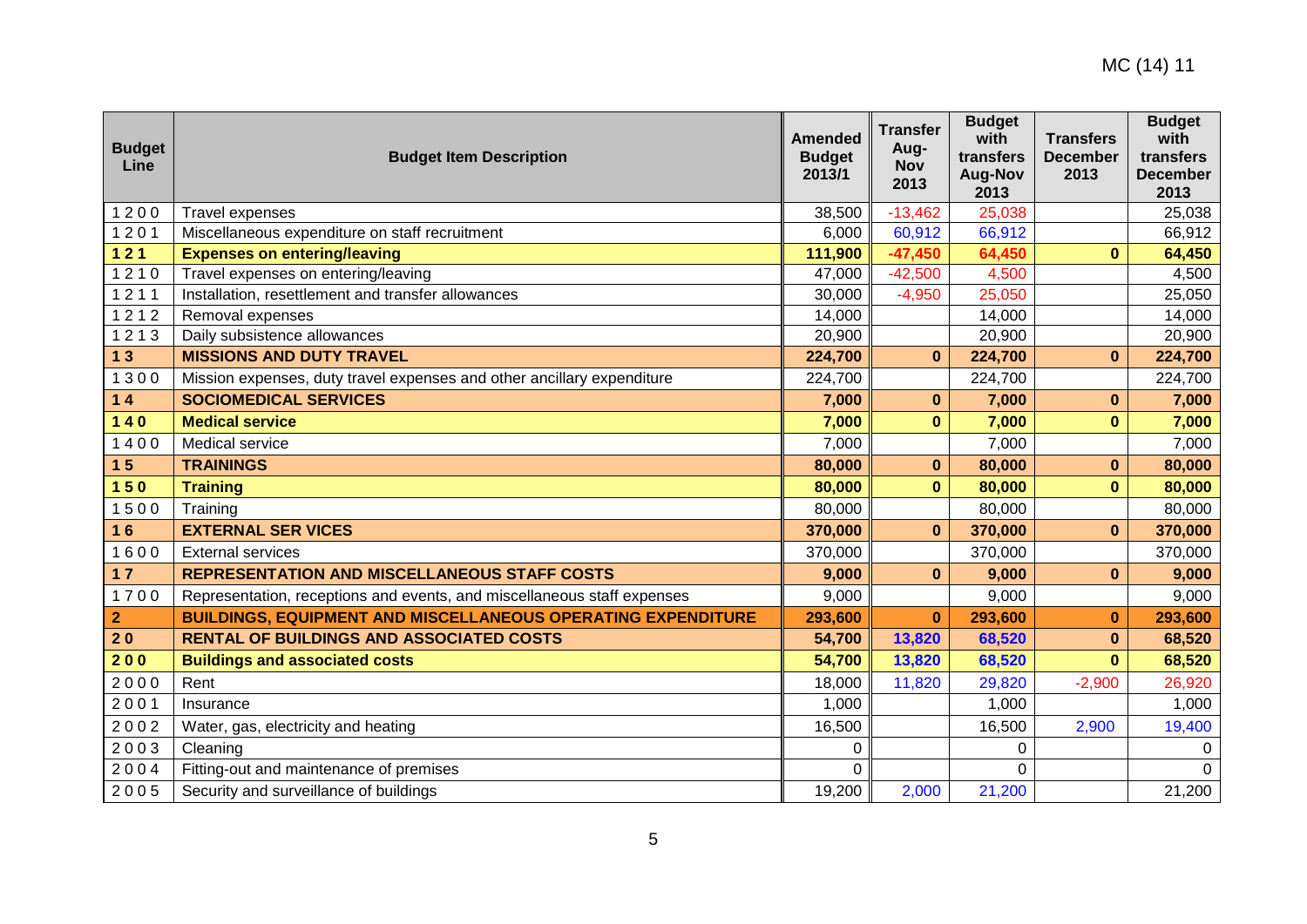| <b>Budget</b><br>Line | <b>Budget Item Description</b>                                                           | <b>Amended</b><br><b>Budget</b><br>2013/1 | <b>Transfer</b><br>Aug-<br><b>Nov</b><br>2013 | <b>Budget</b><br>with<br>transfers<br><b>Aug-Nov</b><br>2013 | <b>Transfers</b><br><b>December</b><br>2013 | <b>Budget</b><br>with<br>transfers<br><b>December</b><br>2013 |
|-----------------------|------------------------------------------------------------------------------------------|-------------------------------------------|-----------------------------------------------|--------------------------------------------------------------|---------------------------------------------|---------------------------------------------------------------|
| 2009                  | Other expenditure relating to the acquisition, construction or maintenance of a building | 0                                         |                                               | $\Omega$                                                     |                                             | $\Omega$                                                      |
| 21                    | <b>INFORMATION TECHNOLOGY PURCHASES</b>                                                  | 126,800                                   | $-750$                                        | 126,050                                                      | $\bf{0}$                                    | 126,050                                                       |
| 210                   | <b>Information technology purchases</b>                                                  | 126,800                                   | $-750$                                        | 126,050                                                      | $\mathbf{0}$                                | 126,050                                                       |
| 2100                  | Computer equipment                                                                       | 8,200                                     | $-750$                                        | 7,450                                                        |                                             | 7,450                                                         |
| 2101                  | Software                                                                                 | 73,000                                    |                                               | 73,000                                                       |                                             | 73,000                                                        |
| 2102                  | Other external data processing services                                                  | 45,600                                    |                                               | 45,600                                                       |                                             | 45,600                                                        |
| $22$                  | <b>MOVABLE PROPERTY AND ASSOCIATED COSTS</b>                                             | 19,500                                    | $\bf{0}$                                      | 19,500                                                       | $\bf{0}$                                    | 19,500                                                        |
| 220                   | <b>Technical installations and electronic office equipment</b>                           | 1,000                                     | $\bf{0}$                                      | 1,000                                                        | $\bf{0}$                                    | 1,000                                                         |
| 2200                  | Technical installations and electronic office equipment                                  | 1,000                                     |                                               | 1,000                                                        |                                             | 1,000                                                         |
| 221                   | <b>Furniture</b>                                                                         | 18,500                                    | $\mathbf{0}$                                  | 18,500                                                       | $\mathbf{0}$                                | 18,500                                                        |
| 2210                  | Furniture                                                                                | 18,500                                    |                                               | 18,500                                                       |                                             | 18,500                                                        |
| 229                   | Other movable property and associated costs                                              | $\bf{0}$                                  | $\mathbf{0}$                                  | $\bf{0}$                                                     | $\mathbf{0}$                                | $\mathbf{0}$                                                  |
| 2290                  | Books, newspapers and documentation                                                      | 0                                         |                                               | 0                                                            |                                             | 0                                                             |
| 2291                  | Cars, transport vehicles, and maintenance and repairs                                    | 0                                         |                                               | 0                                                            |                                             | $\pmb{0}$                                                     |
| 2299                  | Other movable property, and maintenance and repairs                                      | $\Omega$                                  |                                               | $\Omega$                                                     |                                             | $\mathbf 0$                                                   |
| 23                    | <b>CURRENT ADMINISTRATIVE EXPENDITURE</b>                                                | 54,800                                    | $-11,920$                                     | 42,880                                                       | $\mathbf{0}$                                | 42,880                                                        |
| 230                   | <b>Stationery and office supplies</b>                                                    | 6,600                                     | 1,900                                         | 8,500                                                        | $-100$                                      | 8,400                                                         |
| 2300                  | Stationery and office supplies                                                           | 6,600                                     | 1,900                                         | 8,500                                                        | $-100$                                      | 8,400                                                         |
| 232                   | <b>Financial charges</b>                                                                 | 200                                       |                                               | 200                                                          | 100                                         | 300                                                           |
| 2320                  | Bank charges                                                                             | 200                                       |                                               | 200                                                          | 100                                         | 300                                                           |
| 2321                  | Exchange rate losses                                                                     | 0                                         |                                               | $\Omega$                                                     |                                             | 0                                                             |
| 2329                  | Other financial charges                                                                  | $\mathbf 0$                               |                                               | $\Omega$                                                     |                                             | $\Omega$                                                      |
| 233                   | <b>Legal expenses</b>                                                                    | 45,000                                    | $-13,820$                                     | 31,180                                                       | $\mathbf{0}$                                | 31,180                                                        |
| 2330                  | Legal expenses                                                                           | 20,000                                    |                                               | 20,000                                                       |                                             | 20,000                                                        |
| 2331                  | Damages                                                                                  | 25,000                                    | $-13,820$                                     | 11,180                                                       |                                             | 11,180                                                        |
| 235                   | <b>Other operating expenses</b>                                                          | 3,000                                     | $\mathbf{0}$                                  | 3,000                                                        | $\mathbf{0}$                                | 3,000                                                         |
| 2350                  | Miscellaneous insurances                                                                 | 3,000                                     |                                               | 3,000                                                        |                                             | 3,000                                                         |
| 2359                  | Other operating expenses                                                                 | 0                                         |                                               | 0                                                            |                                             | $\mathbf 0$                                                   |